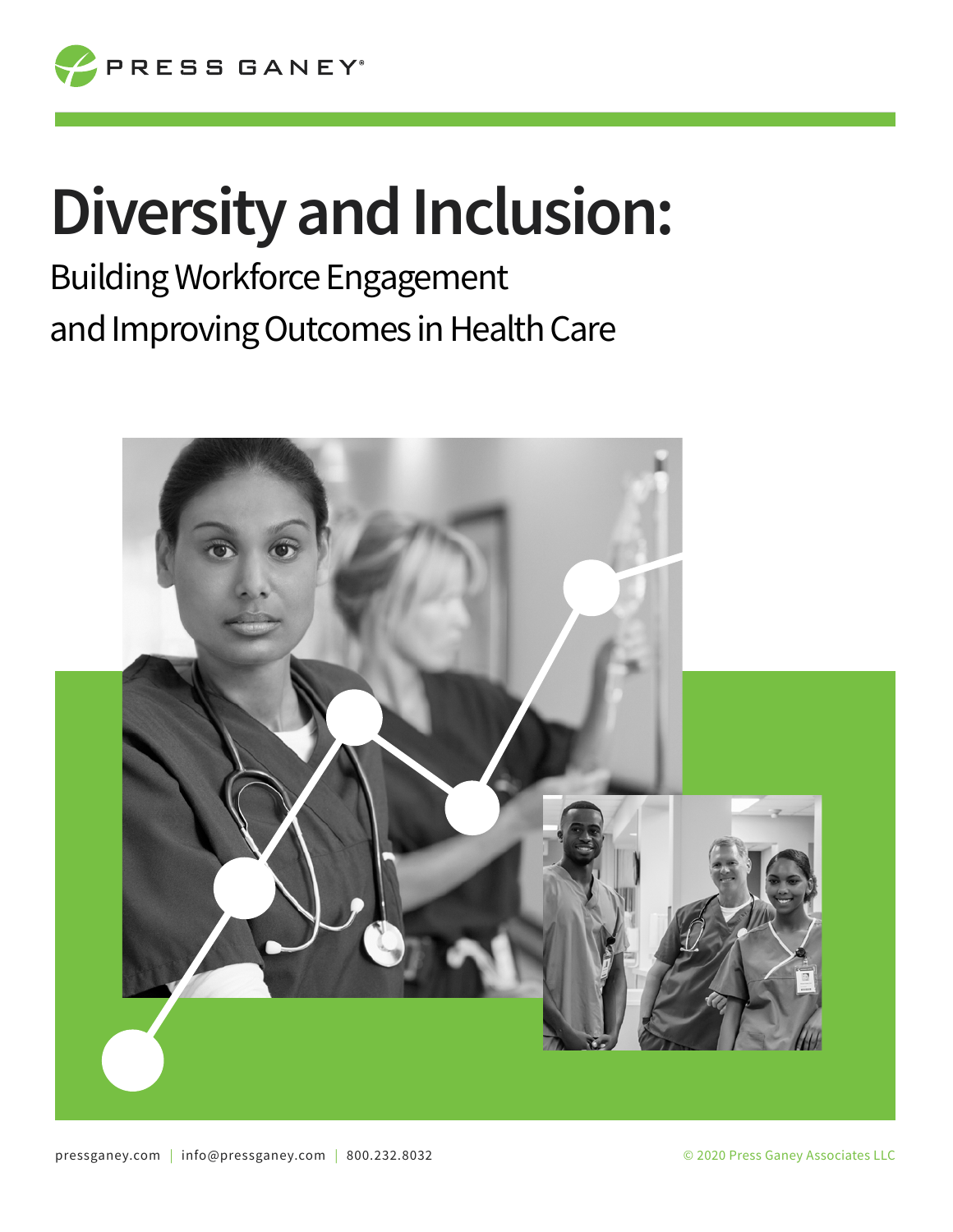

### **Overview**

**Leaders should track diversity and inclusion metrics to identify risk areas, set goals, and drive improvement.**

Perceptions of diversity and inclusion in the health care workforce correlate closely with staff engagement, according to analyses summarized in this report. Because excellence across safety, quality, experience, and financial outcomes in health care depends on engaged and aligned team members, health care leaders should make diversity and inclusion an organizational priority.

These new analyses of Press Ganey workforce engagement data show that clinician and employee engagement is higher when individuals believe their organization values diversity and is committed to ensuring an inclusive environment. The data also reveal that the association is preserved across employee race, gender, and job type groupings.

Health care leaders committed to ensuring that all employees feel engaged and supported in their work should track key diversity and inclusion metrics as part of a comprehensive improvement strategy.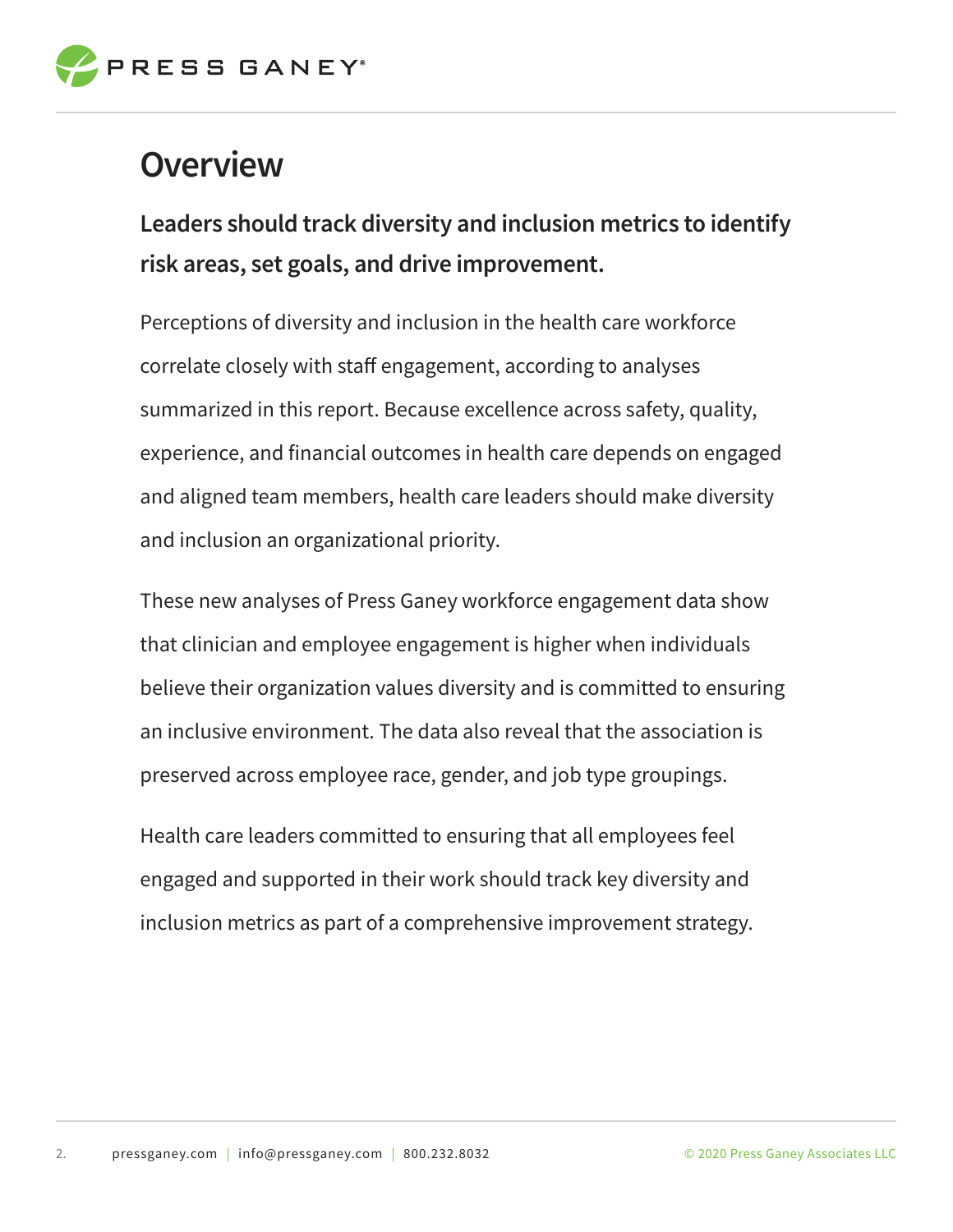

# **Understanding the Diversity/ Engagement Connection**

To gain insight into the association between workforce engagement and its perceptions of diversity and inclusion, researchers analyzed responses to Press Ganey engagement surveys from **113,800 caregivers at 533 facilities across the country.** All of the surveys included Press Ganey's Diversity module, which is a set of five questions added to the core engagement survey or on-demand pulse platform. The questions assess employees' perceptions of equality of treatment by managers, organizational commitment to workforce diversity, equality of growth opportunities, and organization and co-worker valuing of differences.

The illustration in Figure 1 shows a strong positive correlation between composite engagement and Diversity module scores for the overall study population. At both the facility and unit levels, higher scores for perceptions of diversity and inclusion were associated with higher engagement, regardless of racial group membership. Similar findings were found across all combinations of race and gender.

Higher engagement levels are achieved when individuals have more favorable views of diversity and inclusion. This is true across racial groups.



#### **Figure 1. Diversity and Engagement are Strongly Related**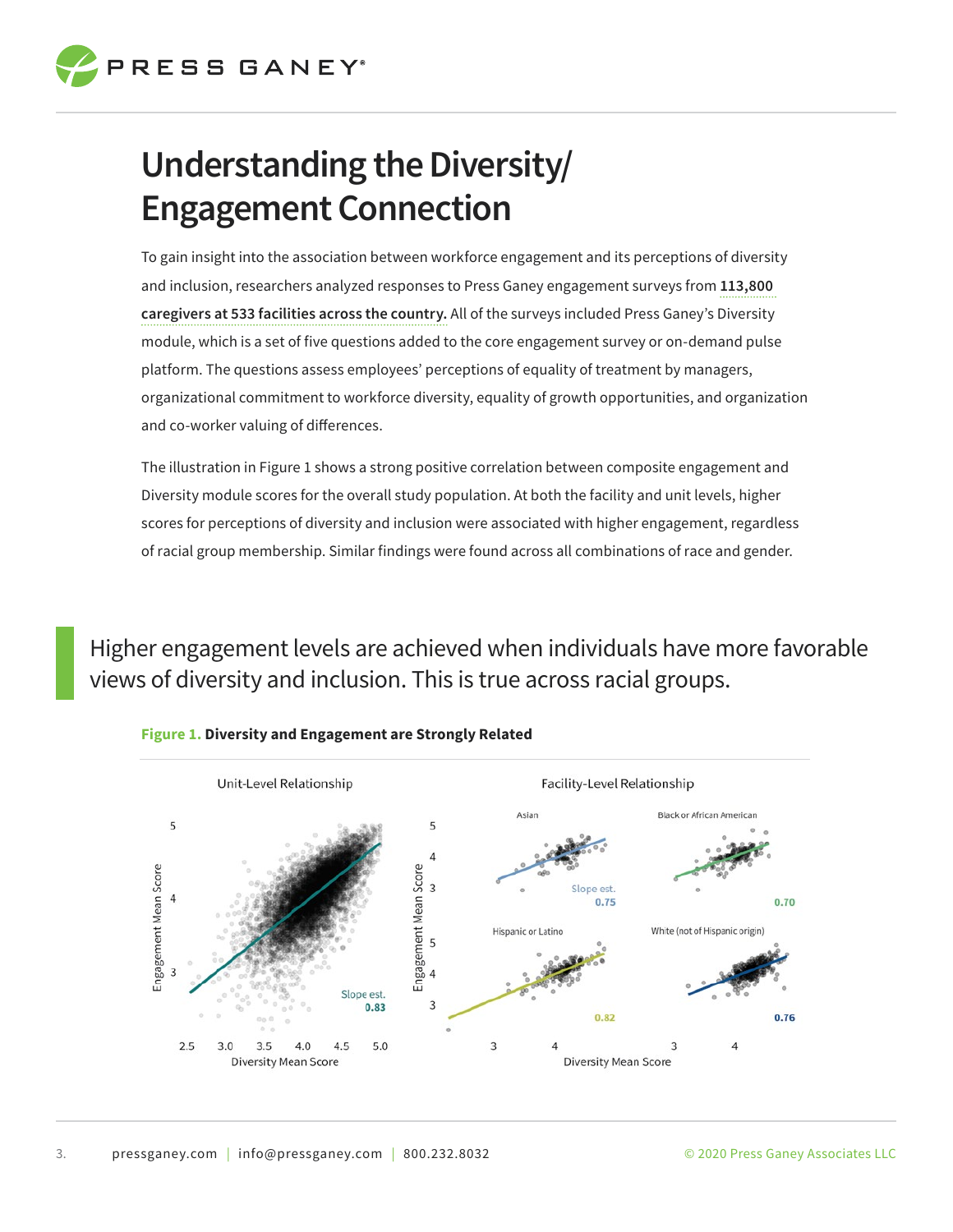

# **The Influence of Race on Perceptions of Diversity and Inclusion**

The influence of racial group on perceptions of diversity and inclusion within an organization is shown in Figure 2. Respondents who identify as being White had higher average scores for almost all measures as compared to other racial groups. The red bars indicate lower ratings for each group compared to respondents who identified as being White, while blue bars indicate higher average ratings for these non-White cohorts. The most negative variation in scores is seen in the cohorts of employees who identify as Black or African American, for respondents who "prefer not to answer," or who identified as "other" when presented with racial group options.

### Different racial groups perceive diversity and inclusion very differently.



#### **Figure 2. Differences in Evaluations of Diversity and Inclusion by Race**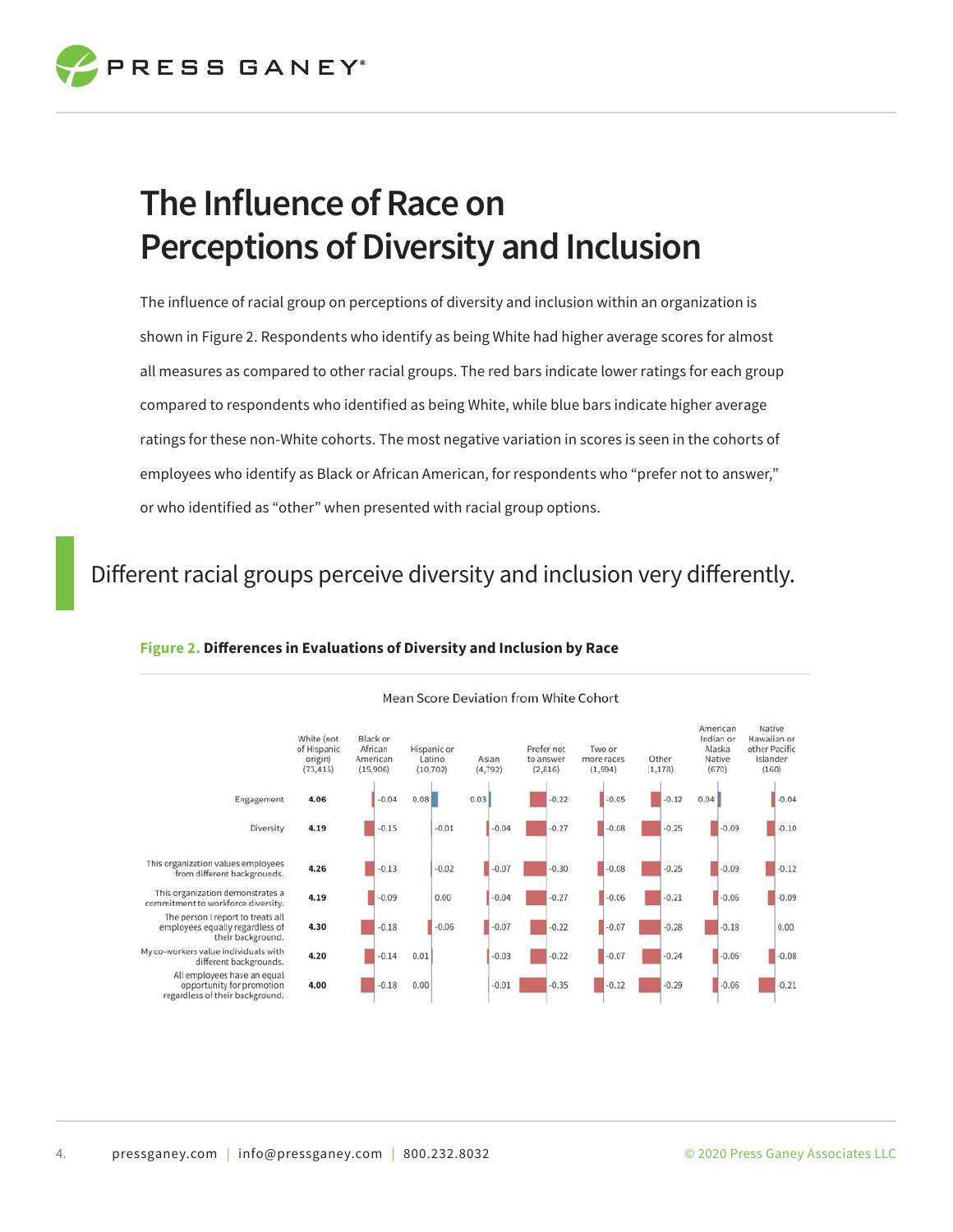

# **Diversity, Perceptions of Diversity and Inclusion, and Job Role**

Racial group membership influenced perceptions of diversity and inclusion even when job type was taken into account. The data (shown in Figure 3) show that employees who identify as Black or African American have lower perceptions of diversity and inclusion for every job category. Additionally, the job category with the most racial diversity is service jobs, which includes positions in areas such as security, nutrition services, environmental services, facilities, and customer service. Respondents in service jobs had the lowest perception of diversity and inclusion scores across all racial group cohorts.

Service workers have the lowest scores for perception of diversity and inclusion. They are also the most diverse.



#### **Figure 3. Top Job Categories**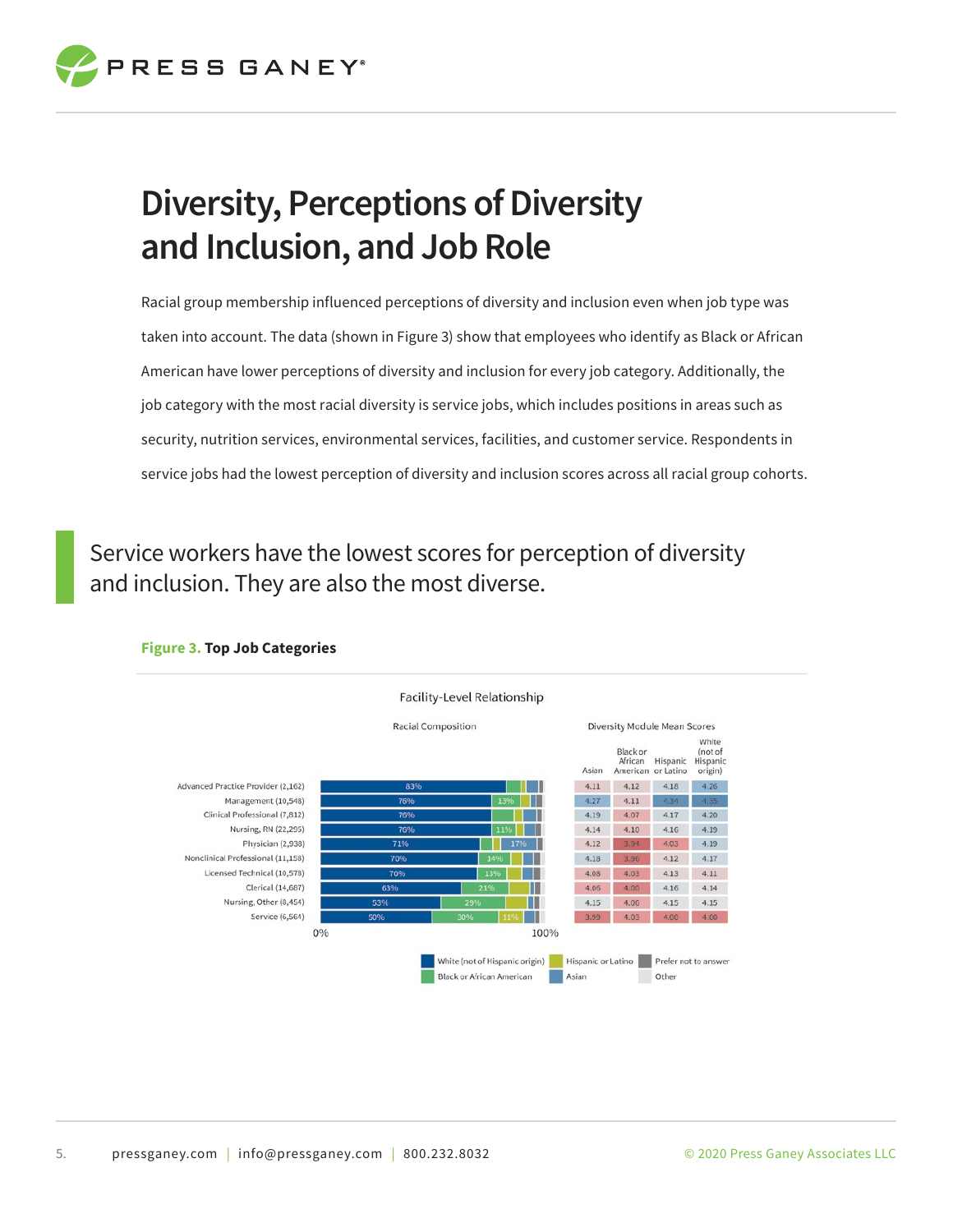

# **The Gender Gap in Engagement and Perceptions of Diversity and Inclusion**

In the overall employee sample, perceptions of organizational diversity and inclusion did not vary significantly by gender, but a closer look at key segments reveals some large gaps. Among physicians, the gap between male and female clinicians is quite wide, as shown in Figure 4. Female physicians report less favorable engagement and perceptions of diversity and inclusion across all measures. Smaller gender gaps can be seen within the RN segment, which shows patterns in the opposite direction: female nurses have more favorable perceptions of diversity and inclusion for nearly all measures.

Female physicians report less favorable engagement and perceptions of diversity and inclusion across all measures.

#### **Figure 4. Gender Score Gap: All Items, by Job Category**

|              |                                                                                             |               |               |     |     | Gender Score Gap: Key Employee Cohorts |               |                           |     |                   |     |     |     |
|--------------|---------------------------------------------------------------------------------------------|---------------|---------------|-----|-----|----------------------------------------|---------------|---------------------------|-----|-------------------|-----|-----|-----|
|              |                                                                                             | All (80% F)   |               |     |     | Nursing, RN (91% F)                    |               |                           |     | Physician (44% F) |     |     |     |
| Composite    | Engagement                                                                                  | $4.05$ 4.05   |               |     |     | 3.99 4.02                              |               |                           |     | $3.95$ 4.05       |     |     |     |
|              | Diversity                                                                                   |               | $4.15$ $4.16$ |     |     | $4.15$ 4.17                            |               |                           |     | 4.05<br>4.25      |     |     |     |
| Employee     | My co-workers value individuals with<br>different backgrounds.                              | $4.16$ 4.16   |               |     |     | 4.15 4.19                              |               |                           |     | 4.15<br>4.29      |     |     |     |
| Manager      | The person I report to treats all<br>employees equally regardless of<br>their background.   | $4.24$ 4.30   |               |     |     | $4.25$ 4.29                            |               |                           |     | 4.29<br>$-4.40$   |     |     |     |
| Organization | This organization values employees<br>from different backgrounds.                           | $4.22$ $4.22$ |               |     |     | $4.20$ 4.23                            |               |                           |     | 4.27<br>4.08      |     |     |     |
|              | This organization demonstrates a<br>commitment to workforce diversity.                      | $4.16$ 4.16   |               |     |     | $4.14$ 4.17                            |               |                           |     | 3.91<br>4.14      |     |     |     |
|              | All employees have an equal<br>opportunity for promotion<br>regardless of their background. | 3.95 3.96     |               |     |     | 4.00 4.04                              |               |                           |     | 3.85<br>4.13      |     |     |     |
|              |                                                                                             | 3.9           | 4.1           | 4.3 | 4.5 | 3.9                                    | 4.1<br>Female | 4.3<br>Mean Score<br>Male | 4.5 | 3.9               | 4.1 | 4.3 | 4.5 |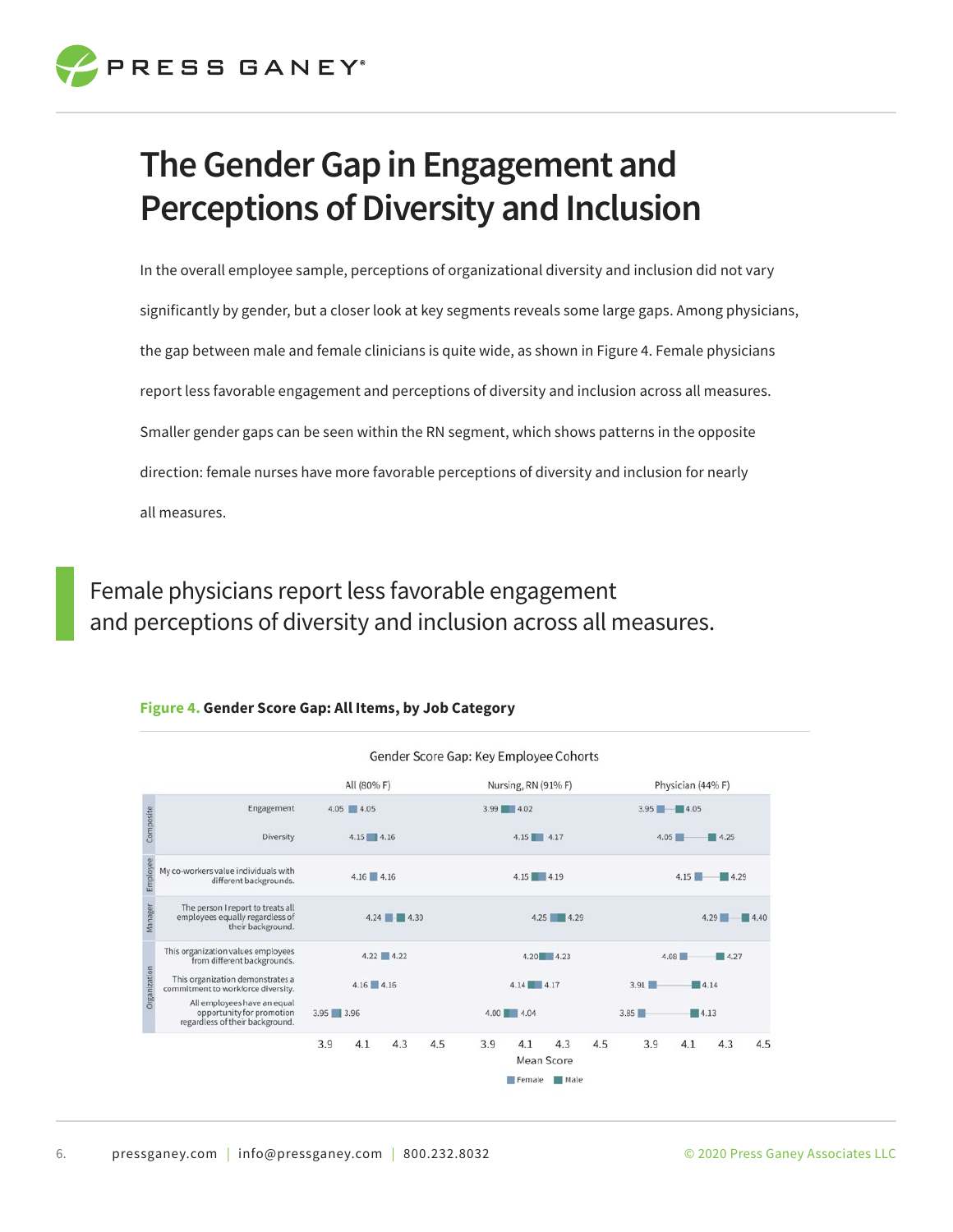

### **Gender Differences by Race**

Looking at gender differences within racial and ethnic groups reveals additional nuances, as seen in Figure 5. The findings identify that female nurses who identify as being White and not Hispanic have more favorable perceptions of diversity and inclusion than male nurses. For the other racial and ethnic identities, female nurses have more negative perceptions of diversity and inclusion than male nurses for nearly every measure. The magnitude of these differences is relatively consistent across measures and across racial and ethnic cohorts.

For physicians, different patterns emerged. **Perceptions of diversity and inclusion were lower for female physicians than male physicians for every racial and ethnic group. But the magnitude of those differences was more pronounced for physicians who identify as being either Black/African American or Hispanic/Latino respondents.** The largest disparities can be seen in the measures related to organizational culture.

Perceptions of diversity and inclusion were lower for female physicians than male physicians for every racial and ethnic group.



#### **Figure 5. Gender Differences by Clinician Group**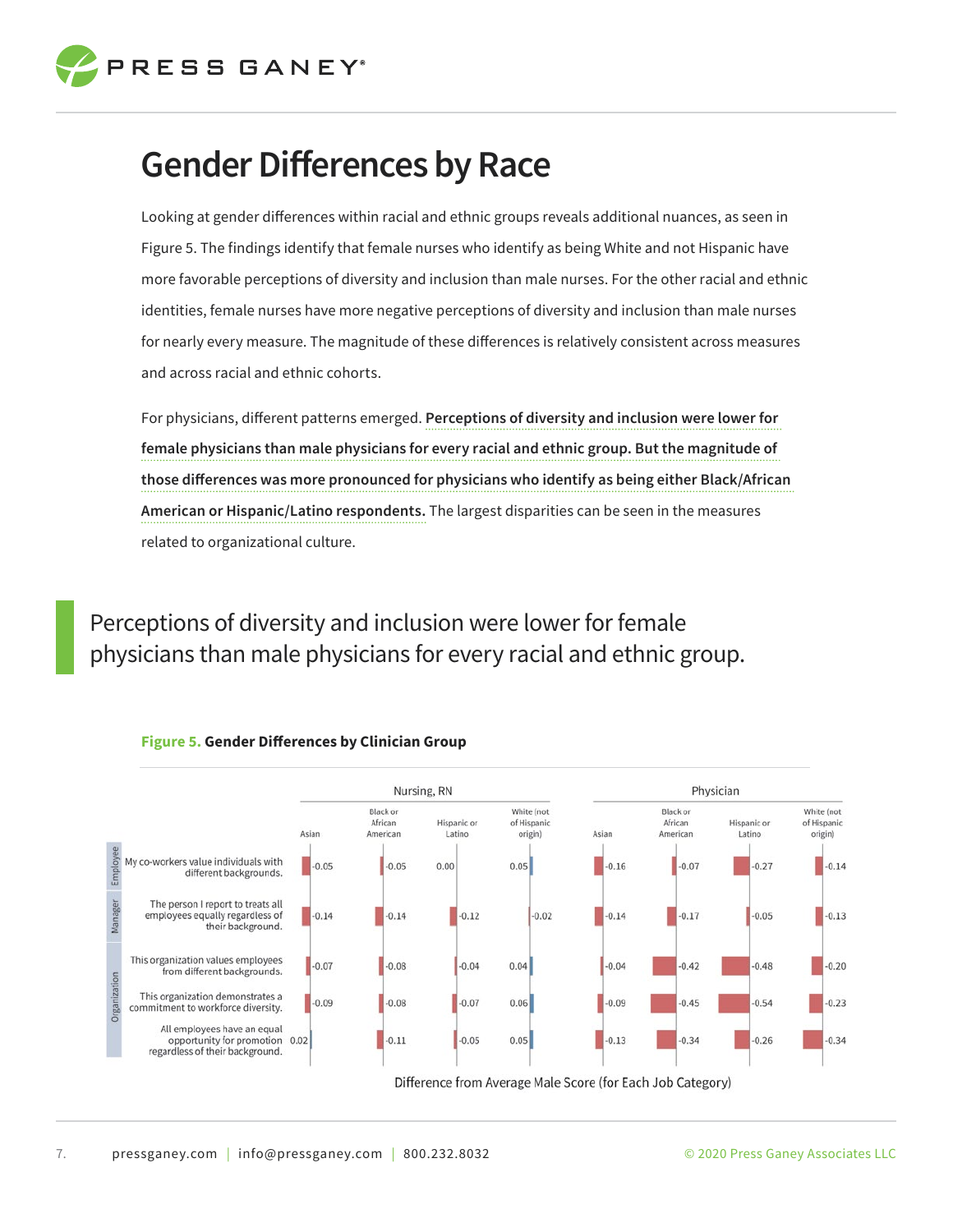

## **Conclusion**

### The Benefits of Analyzing Perceptions of Diversity

Top-performing organizations embrace diversity, equity, and inclusion (DEI) as key components of a comprehensive workforce engagement strategy, and ultimately as a way to drive better outcomes in quality, safety, and patient experience. Tracking and segmenting meaningful metrics such as these is essential for defining DEI goals, targeting opportunities, designing highly reliable strategies for improvement, and evaluating progress.

These measures create **management accountability for cultural inclusivity** and enable organizations to integrate DEI measures with other performance measures, including employee engagement, recruitment, and retention; flight-risk assessments; workforce and patient safety; clinical quality; patient experience; and financial outcomes.

These findings highlight the importance of **measuring and meeting the varying needs and experiences of all segments of the employee population** to improve and promote DEI across the workforce.

### Why It Matters

**Among the profound benefits of measuring perceptions of diversity and inclusion in the workforce, the following have the greatest potential to powerfully influence organizational culture.**

- **Provide the actionable insights needed to develop targeted improvement programs.**
- **Engage stakeholders in improvement efforts and enhance leadership commitment.**
- **Strengthen the organization's employer brand and reputation in the marketplace.**
- **Enable progress toward creating an equitable, inclusive culture for a diverse workforce.**
- **Drive excellence in safety, quality, experience, and financial outcomes.**